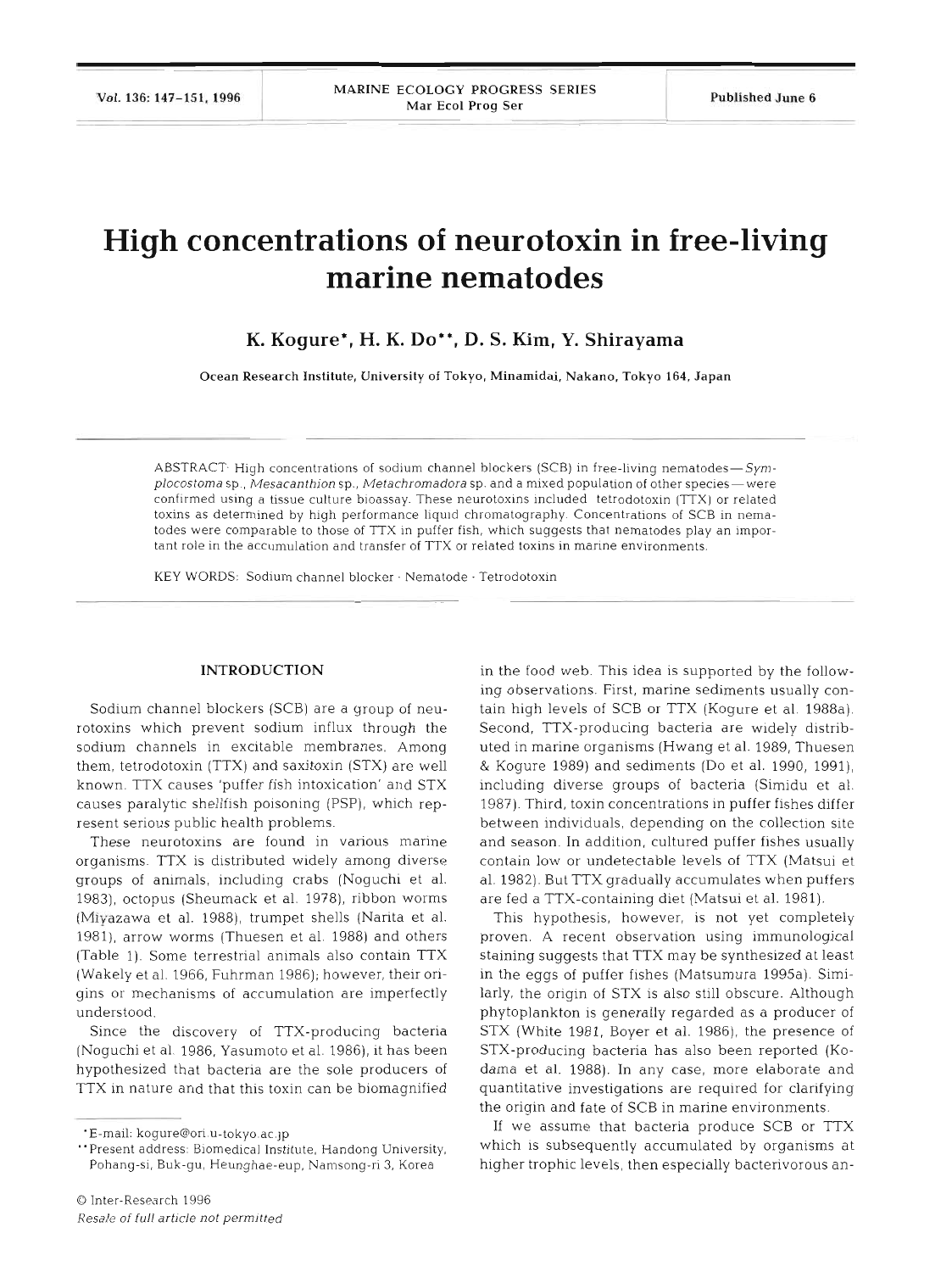| Organism                     | Maximum <sup>d</sup> | Average <sup>®</sup> | Frequency <sup>b</sup> | Source                  |
|------------------------------|----------------------|----------------------|------------------------|-------------------------|
| Flat worm                    |                      |                      |                        |                         |
| Planocera multitentaculata   | 684                  | 159                  |                        | Miyazawa et al. (1987)  |
| Ribbon worm                  |                      |                      |                        |                         |
| Lineus fuscoviridis          | 100                  | 33                   | 19/19                  | Miyazawa (1988)         |
| Gstopod mollusks             |                      |                      |                        |                         |
| Niotha clathrata             | 7.0                  | 1.0                  | 8/25                   | Jeon et al. (1984)      |
| Charonia sauliae             | 21                   | 0.72                 | 72/375                 | Noquchi et al. (1985)   |
| Horseshoe crab               |                      |                      |                        |                         |
| Carcinoscorpius rotundicauda | 3.2                  | 1.7                  | 7/275                  | Kungsuwan et al. (1987) |
| Xanthid crab                 |                      |                      |                        |                         |
| Atergatis floridus           | 18                   | 4.7                  |                        | Noguchi et al. (1983)   |
| Arrow worms <sup>c</sup>     |                      |                      |                        |                         |
| Parasagitta elegans          |                      | 3.0                  |                        | Thuesen et al. (1988)   |
| Flaccisagitta scrippsae      |                      | 0.62                 |                        | Thuesen et al. (1988)   |
| Goby                         |                      |                      |                        |                         |
| Gobius criniger              | 44                   | 2.2                  | 48/56                  | Noguchi et al. (1971)   |
| Puffer fishes                |                      |                      |                        |                         |
| Fugu pardale, liver          |                      |                      |                        |                         |
| trom Kamaishi                | 1960                 | 187                  | 84/84                  | Kano (1988)             |
| from Kitakyuushu             | 1000                 | 67.4                 | 28/49                  | Kano (1988)             |
|                              |                      |                      |                        |                         |
| Fugu pardale, ovary          |                      |                      | 23/23                  | Kano (1988)             |
| from Kamaishi                | 520                  | 157                  |                        |                         |

Table 1. Tetrodotoxin concentrations in some marine animals

imals should contain these toxins. We have recently demonstrated the occurrence of TTX in ciliated protozoa (Do et al. unpubl.). The purpose of the present study is to examine whether free-living marine nematodes, the dominant fauna1 group in the meiobenthos, possess SCB. This group comprises the smallest benthic animals which can be directly handled and it may connects bacteria with organisms at higher trophic levels.

### **MATERIALS AND METHODS**

Sampling. Sediment samples were obtained at Otsuchi Bay, Iwate Prefecture, Japan, in March 1991 using a dredge. The samples were brought back to Otsuchi Marine Research Center (OMRC), Ocean Research Institute, University of Tokyo, and the fraction passing through a l mm sieve was concentrated and used for isolating meiobenthos. Specimens were picked up using an Irwin loop under a binocular. The following **3** species of free-living nematodes were readily identified and treated separately: *Symplocos*toma sp., *Mesacan thion* sp., and *Metachromadora* sp. Other species of nematodes were pooled and treated as a single sample. The number of specimens collected are shown in Table 2. The volume of nematodes was determined after the method of **Price** & Warwick

(1980). The wet weight was calculated from the body mass assuming that specific density of nematodes is 1.13 (Wieser 1960).

Toxin extraction. The toxins were extracted at OMRC on the day of collection. Samples were homogenized, mixed with 0.1 % acetic acid, and heated in boiling water for 20 min. The supernatant was obtained by centrifugation (7000  $\times$  g, 15 min) and filtrated through a charcoal column and a SEP-PAK C18 cartridge as described by Hamasaki et al. (1994). The resultant solution was freeze-dned and reconstituted in a small amount of distilled water.

Tissue culture bioassay. Samples were analyzed by tissue culture bioassay using the mouse neuroblastoma cell line Neuro 2A (Kogure et al. 1988b). In brief, an alkaloid toxin, veratridine causes sodium influx and subsequent death in the presence of ouabain, but SCB antagonizes this effect and enables the cells to continue growing. The relative number of viable cells correlates with the concentration of SCB, and we estimated the toxicity level of the samples from this correlation by using TTX as a standard. A preliminary assay was first conducted to roughly estimate the toxin concentration. Then triplicate assays were run for each sample, and the result is shown as an average value of these **3** assays. At least 200 neuroblastoma cells were counted for each assay to determine the viability.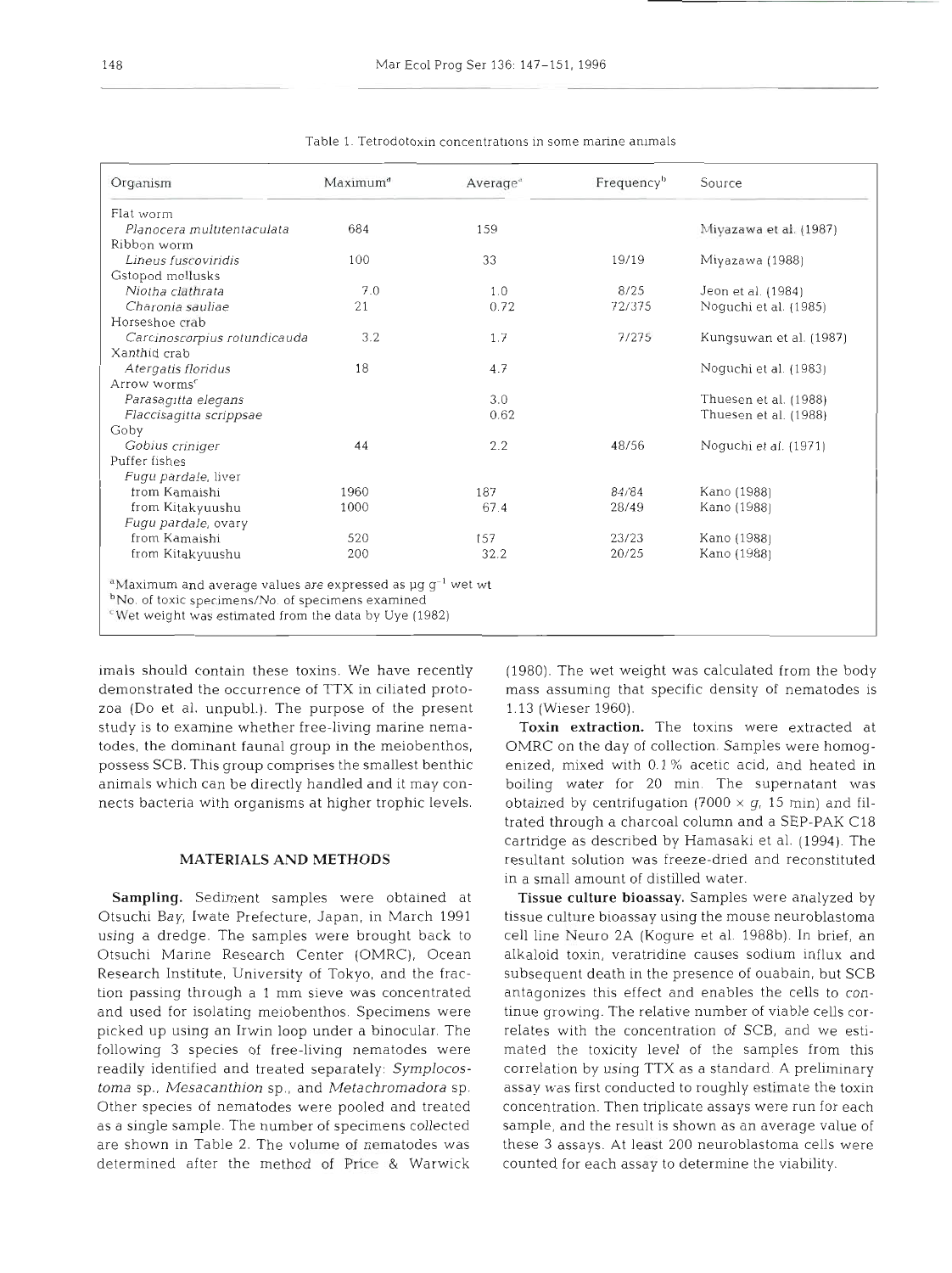High-performance liquid chromatography (HPLC). Samples which showed the presence of SCB were further analyzed by ion-paired reverse phase HPLC to identify TTX and its analogs according to the methods of Yasumoto & Michishita (1985). The system and analytical conditions were the same as described in a previous paper (Hamasaki et al. 1994).

## **RESULTS AND DISCUSSION**

The occurrence of SCB in free-living nematodes was confirmed by the tissue culture bioassay method. The concentrations were estimated from the relative number of viable cells (Table 2). SCB content per individual varied by about 1 order of magnitude.

For comparison, Table 1 gives examples of the toxin contents in various marine animals reported to possess TTX. Except for arrow worms, all quantitative measurements were done by mouse assay (Kawabata 1978), and 1 mouse unit (MU) was calculated as 200 ng TTX in this table. As for puffer fish, TTX in the liver and ovary of specimens from 2 areas in Japan are shown. These 2 organs usually contain the highest levels of TTX. Among benthic animals, ribbon worms Lineus fuscoviridis and flat worms Planocera multitentaculata had the highest TTX levels. The maximum value from the latter species was found in the oviducts. As for other benthic organisms, average weight-specific toxicities were on the order of 1  $\mu$ g g<sup>-1</sup> wet wt.

We calculated wet-weight-specific toxin levels of nematodes (Table 2), assuming 5 nl body volume for specimens in the mixed species group. Because this is rather an overestimate, values shown in the table should be conservative ones. Mesacanthion sp. and the mixed-species nematodes contained more TTX than puffer fish from Kitakyuushu. Metachromadora sp. possessed even higher toxicity.

Some remarks are necessary on this table. First, the distribution of the toxin is often sporadic, as seen in the frequency values in Table 1. Even among those specimens containing toxins, the toxin concentration differs greatly within species, individuals and organs. In the present investigation, however, we were technically unable to detect such variation among nematode individuals, because the analytical methods currently available are not sensitive enough. lmmunostaining using monoclonal antibody for TTX seems to be the most promising approach (Matsumura 1995b).

Secondly, the standard mouse assay and our tissue culture bioassay give essentially the same results (Jellet et al. 1992), unless some unknown components in our samples were suppressing the function of either veratridine or ouabain. We used the tissue culture bioassay mainly because it is about 1000 times more sensitive than the mouse assay. However, both are unable to differentiate particular toxins from the SCB mixtures. Therefore, values in these tables include neurotoxins other than TTX. In order to determine the contribution of TTX to total toxicity, we analyzed the samples with HPLC. Fig. 1 shows a chromatogram of the mixed-species nematodes sample. A single peak corresponding to the retention time of a standard TTX was seen. These peaks were also obtained from other nematode species samples (data not shown). TTX contents were calculated from the peak height (Table 2). However, some caution is necessary in interpreting these data. The analysis by HPLC alone is not fully satisfactory as a chemical confirmation of TTX. In fact, we often observed peaks whose retention times were slightly shorter than that of TTX. Complete chemical analyses for both TTX and other SCBs still remain to be accomplished. Nevertheless, our results clearly indicate that high concentrations of SCB occur in nematodes. The HPLC analyses indicate that the contribution of TTX or its analogues to total toxicity could be up to 30%.

In a previous paper, we reported a high concentration of SCB in marine sediment from Tokyo Bay and open ocean floor (Kogure et al. 1988a) On average, marine sediments (surface to about 20 cm depth) contain 45 ng of SCB  $g^{-1}$  or 68 ng cm<sup>-3</sup> (assuming a value

Table 2. Amount of SCB and TTX in free-living nematodes

| Organism           | n    | Wet weight                             |               | SCB <sup>d</sup> |                  |                                | <b>TTXb</b>   |                  |
|--------------------|------|----------------------------------------|---------------|------------------|------------------|--------------------------------|---------------|------------------|
|                    |      | Mean<br>( $\mu$ q ind. <sup>-1</sup> ) | Total<br>(mg) | Total<br>(nq)    | Per ind.<br>(ng) | Per wet wt<br>$(\mu g g^{-1})$ | Total<br>(ng) | Per ind.<br>(nq) |
| Symplocostoma sp.  | 381  | 47.2                                   | 18.0          | 430              | 1.1              | 23.9                           | 130           | 0.34             |
| Mesacanthion sp.   | 298  | 36.0                                   | 10.7          | 1050             | 3.5              | 98.1                           | 84            | 0.28             |
| Metachromadora sp. | 174  | 6.89                                   | 1.20          | 650              | 3.7              | 542                            | 32            | 0.18             |
| Others             | 1975 | 5.65 <sup>c</sup>                      | 11.2          | 880              | 0.45             | 78.6                           | 140           | 0.071            |

"Measured by the tissue culture assay method

<sup>b</sup>Measured by high-performance liquid chromatography (HPLC). This includes TTX analogues

'Assuminy average body volume = 5 nl (Shirayama pers. obs.)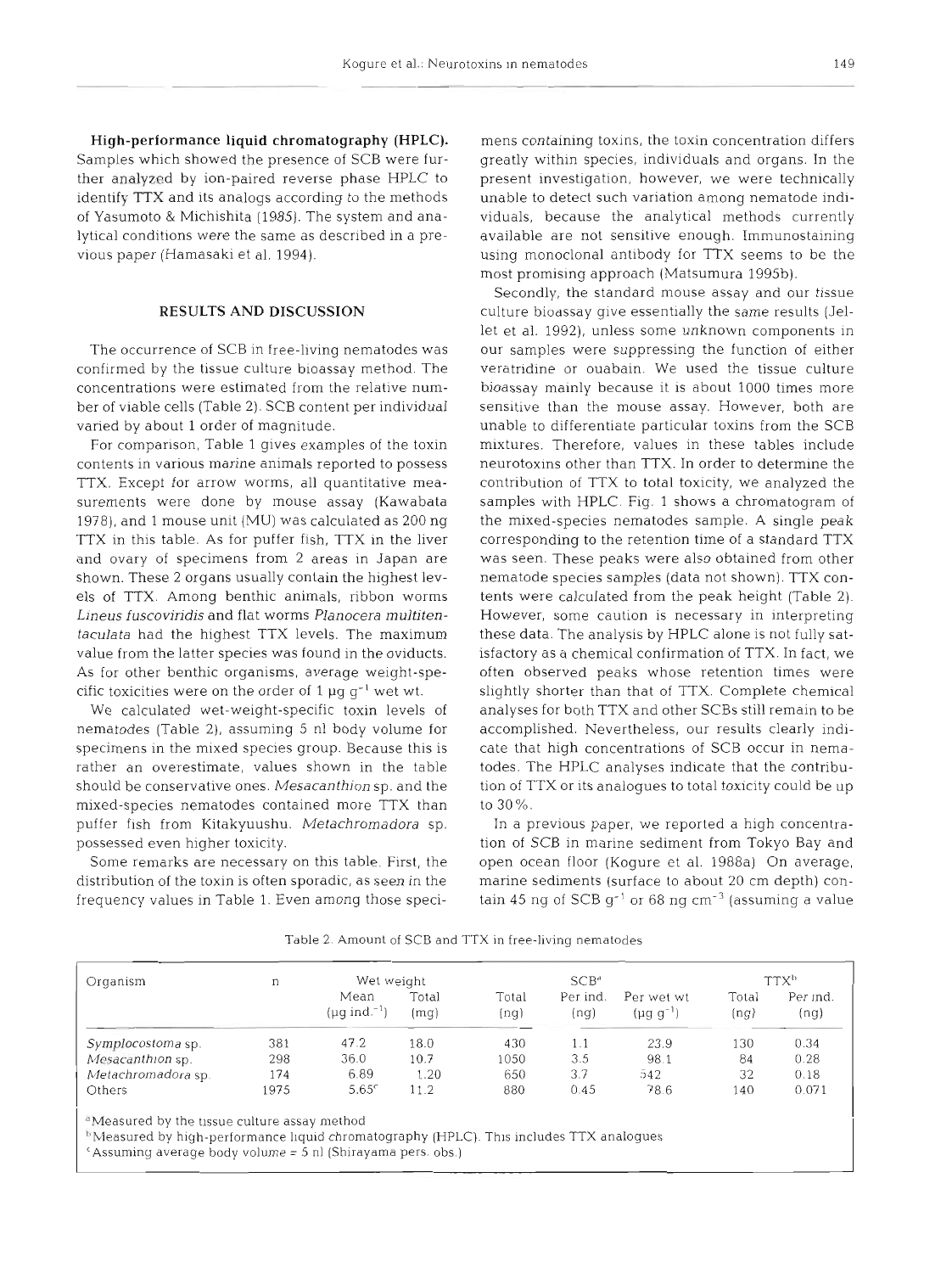species nematodes sample. The upper line shows the mixed-<br>consistent for the layer shows the standard (1)  $TTV$ , (2) 4 mified through the food web. Further chemical characspecies sample; the lower shows the standard. (1) TTX; (2) 4-<br>epi-TTX: (3) anhydro-TTX<br>teristics of these toxins and the mechanism of toxificaepi-TTX; (3) anhydro-TTX

of 1.5 for the specific density of the sediment). We were unable to determine in which part of the sediment SCB is actually located. The density of nematodes in<br>Boyer GL, Sullivan JJ, Andersen RJ, Taylor FJR, Harrison PJ, Otsuchi Bay (Kim & Shirayama in press) varied from 16.8 to 121 cm-2 with the maximum in March. Based on these data and Table 2, nematodes may account for 1 to 8% of total SCB in the top 10 cm of marine sedi-<br>Do HK, Kogure K, Imada C, Noguchi T, Ohwada K, Simidu U ment. It is noteworthy that nematodes constitute **3** to 15 % of the meiobenthos in the sediment of this experimental area. If SCB is also present in meiobenthos other than nematodes, a considerable part of the SCB in sediment may turn out to be present in these ani-<br>Fuhrman FA (1986) Tetrodotoxin, tarichatoxin, and chiriquimals. On the other hand, considering the data from laboratory cultures, toxins in bacterial populations do not seem to constitute a significant proportion of those marine sediment.

of SCB-like neurotoxins in nematodes. First, SCB may be supplied as food and subsequently accumulated in the body of nematodes. Second, it may be synthesized Jellett JF, Marks LJ, Stewart JE, Dorey ML, Watson-Wright by the animal itself. Third, nematodes may convert the precursor molecule supplied by other living organisms. The toxins may then be used as venom (Sheumack et al. 1978, Thuesen et al. 1988), for defense and/or as a statistical and all information when the state and the<br>more effective predation mechanism or for unknown surface. Nearly Naria M, Naguchi, T, Maruyama J, more effective predation mechanism, or for unknown physiological reason. Of the **3** species of nematode we studied, *Symplocostorna* sp. is a herbivore, *Mesacanthion* sp, a carnivore and *Metachromadora* sp. a omni-

(Kinn & Shirayama in press). Il nematodes use tox-<br>is senorm. Mesacarathion sp. is expected to possess<br>is senorm. Mesacarathion sp. is expected to possess<br>in the contration in omnivores were 5 times<br>in the main carrier of

Fig. 1. High-performance liquid chromatograms of the mixed-produced mainly by microorganisms and are biomag-

- 
- 
- 
- 
- 
- There are several possible explanations for the origin Hwang DF, Arakawa O, Saito T, Noguchi T, Simidu U,
	-
	-
	-